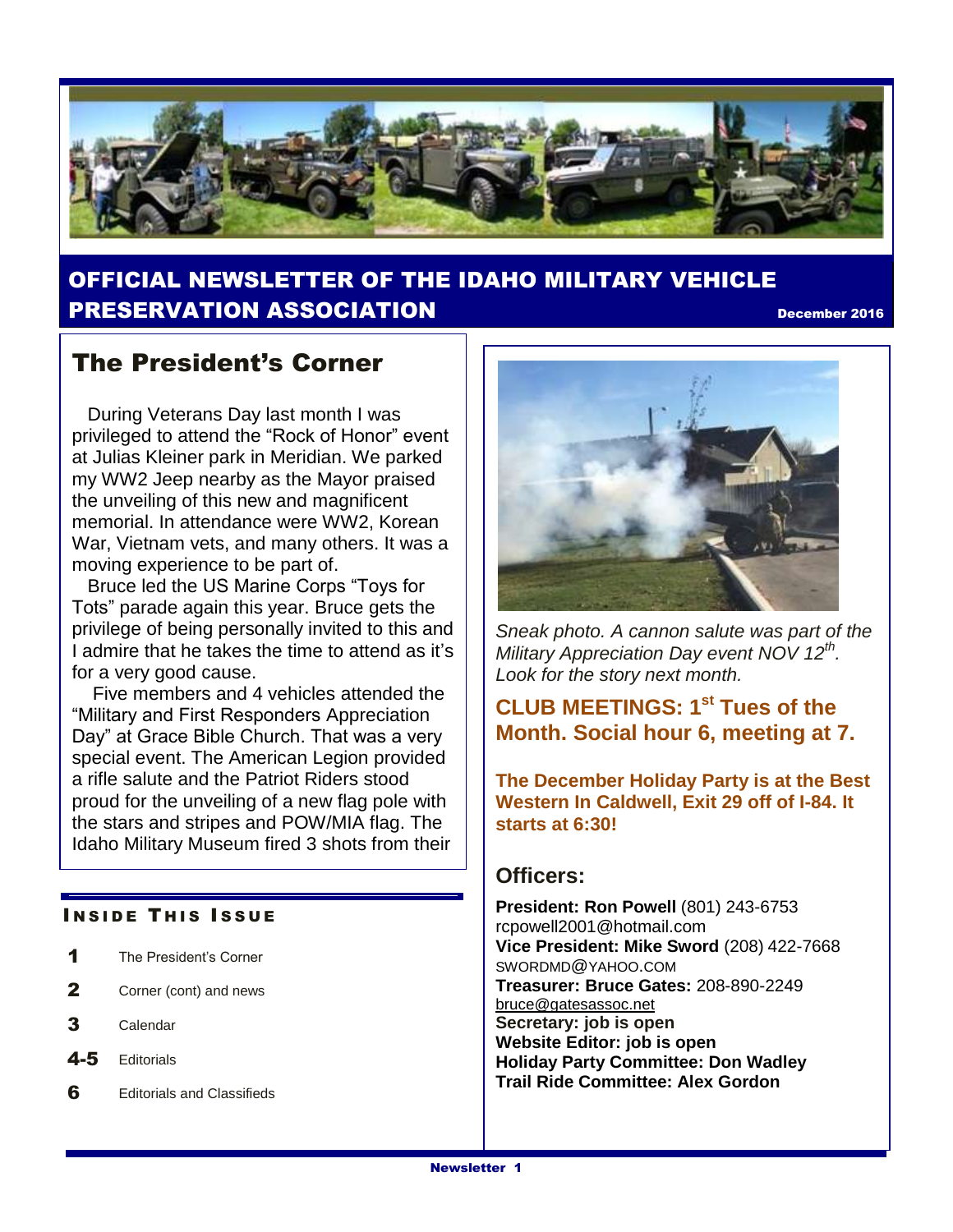pack howitzer. Breakfast and Lunch was provided, and dozens of people came by to talk to us.

 In addition to all of those events, we had six vehicles at the Golden Corral Military Appreciation Event in Nampa. Anyone care to give us a write up for next month's newsletter? Several members also celebrated Veteran's Day at Gary's Automotive. I'd say as an organization we packed a lot into this month!

 There really aren't any planned events on the calendar until spring except the holiday party. **I want everyone and their families to come to the club holiday celebration in December. Bring a dish and sign up with Don, Bob, or Karen so we can plan accordingly.**

-Ron  $\frac{1}{2}$ 

## **It was in the news.**

#### **-Department of Corrections:**

Gift exchange for the December Holiday Party is 10\$, not 20\$ as previously stated. Also the website (briefly) said the party was in November. Well it's in December obviously.

-We will soon celebrate the  $75<sup>th</sup>$  anniversary of the attack on Pearl Harbor.

#### **Quotes worth quoting**

**"Everything can be taken from a man but one thing; the last of the human freedomsto choose one's attitude in any given set of circumstances, to choose one's own way."** -Dr. Viktor Frankl, holocaust survivor

#### **No minutes for you**!

No secretary means no minutes. However elections will be in JANUARY 2017. Please come and be prepared to volunteer, and vote. Please consider running for any office. WE NEED YOU.

# **Calendar of Events:**

**December:** this is the end of 2016 holiday party.

**January Meeting 2017**: (club elections) Covey Café, 5017 Highway 20/26 in Caldwell. **February Meeting 2017**: (discuss the Fruitland Show) Bruce Gates' business: 604 N 36<sup>th</sup> street Nampa

**March Meeting 2017**: location not determined. Any volunteers?

#### -DECEMBER HOLIDAY PARTY, TUESDAY DEC 6<sup>TH</sup> AT BEST WESTERN, 908 SPECHT AVENUE, CALDWELL

No meeting. This is our annual dinner event. The party will take place at the Best Western Hotel in Caldwell. Take exit 29 off I-84 and you are there. Dress casual. Social starts at 6:00, we start serving at 6:30. Bring a gift worth no more than 10\$ as we will do the secret Santa exchange again this year. If you are bringing little kids, bring their gift so they don't feel left out. The meal is POTLUCK. At the meeting there is a sign up so let us know what you will bring. POC for the party is Don W, Bob S, and Alex G.

**Spy photo**: what do you do when you can't get the front motor mount on your 41 Dodge WC engine? Take the front of the motor apart of course! GRRRR! Well at least winter means plenty of time for projects in the garage! ❖



 $\frac{1}{2}$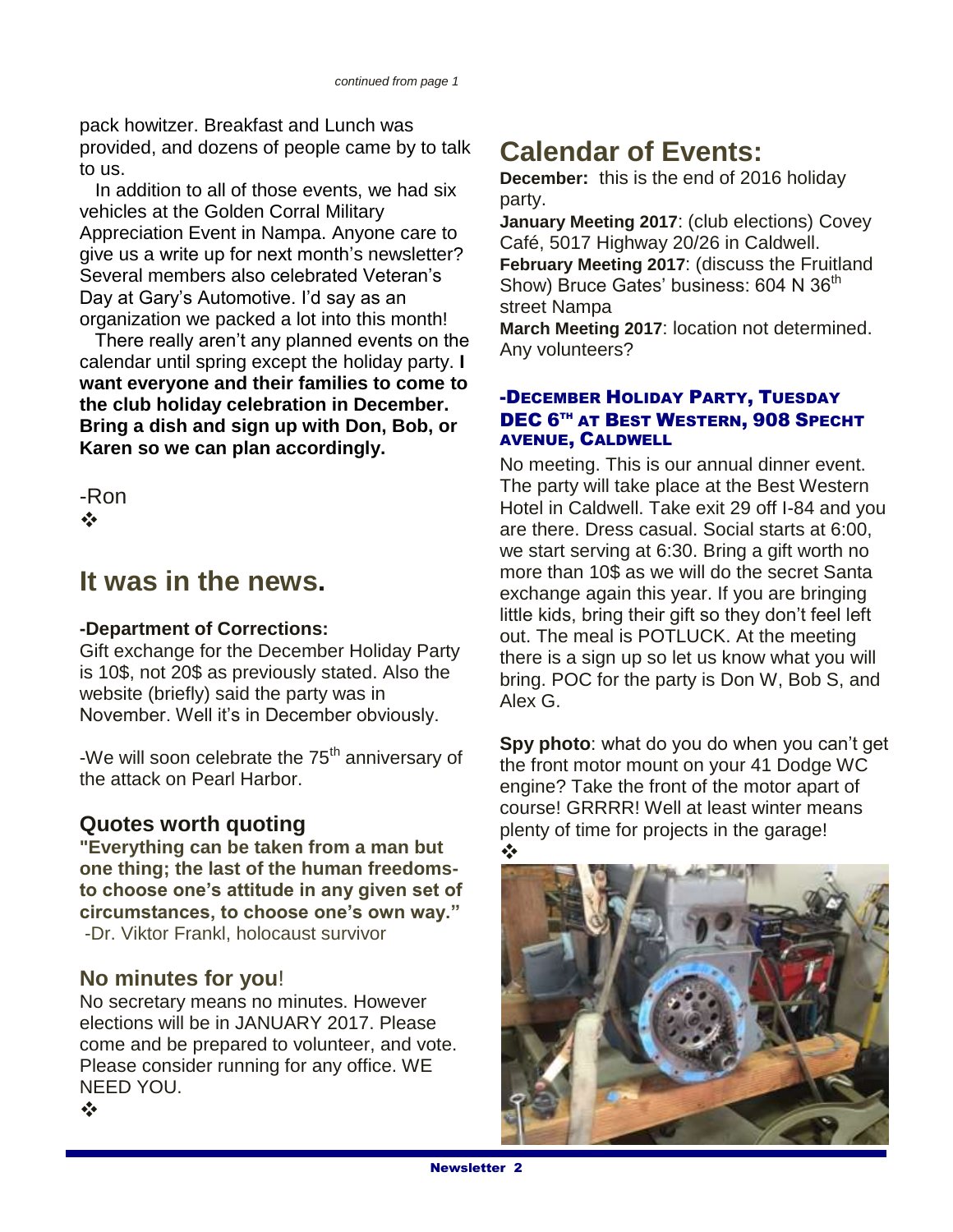## **What is the future of the Military Vehicle Hobby? Will there ever be another cheap jeep? by Ron Powell**

Have you ever wondered what the next generation of military vehicle owners will be driving in 20 years? We are always encouraging young people to join the hobby, but there is an investment in buying, maintaining, restoring, or even just finding room to store that military vehicle (MV). Today's MVs are getting prohibitively expensive. Of today's modern vehicles, what will the next generation of enthusiasts be able to afford?

 In the last 7 decades our military has been a source of cheap, plentiful vehicles. MV owners can still find vehicles for only a few thousand dollars. From the cheap Jeep to the CUCV to the deuce and half, buy-in for this hobby has been manageable for most of us. Today the military is phasing out the aging HMMWV, but these are in the \$20,000 and above range. That is because the HMMWV was considerably more advanced (and expensive) than anything that had come before it. If trends continue, the price of MVs will continue to skyrocket.

 The Army approved its TWV (Tactical Wheeled Vehicle) strategy in 2014, and they will implement this strategic initiative over the coming decades. The strategy has four categories: MRAP, Heavy, Medium, and Light. We are familiar with the MRAP. It was rushed into service to fill a role the HMMWV was never intended for, and that is route clearing, close combat, and what is called "Essential Warfighting Capability". The MRAP cost our taxpayers between 330-900,000 dollars! The govt. will utilize them through their "service life", but they are not part of the long term strategy because of their shortcomings. Some are already being released from active service.

 The heavy category includes line haul trucks. Examples include 18 wheelers and the HEMMT. The typical enthusiast isn't looking for these! The medium category includes the FMTV, or Family of Medium Tactical Vehicles. These workhorses are intended to replace the aging fleet of 2.5 and 5 ton trucks.

 Finally, there is the light category. It includes the current HMMWV and its replacement, the JLTV, or Joint Light Tactical Vehicle. It is much larger and costs much more (\$300,000 in base form, before customization). The addition of communication and weapons systems can easily add six figures to this price. Will they ever be "cheap enough" for the general public to own?

 Why does the military need the JLTV when they have the HMMWV that only costs \$70,000 (adjusted for inflation)? Adding armor and systems to a base model HMMWV easily pushes the price tag over \$200,000. It does not offer adequate protection against ballistic damage, or radiological and chemical threats. It offers poor crew survivability, which was one reason the MRAP was rushed into service. Of the 40 Army "systems" that require the HMMWV to be its prime mover, over half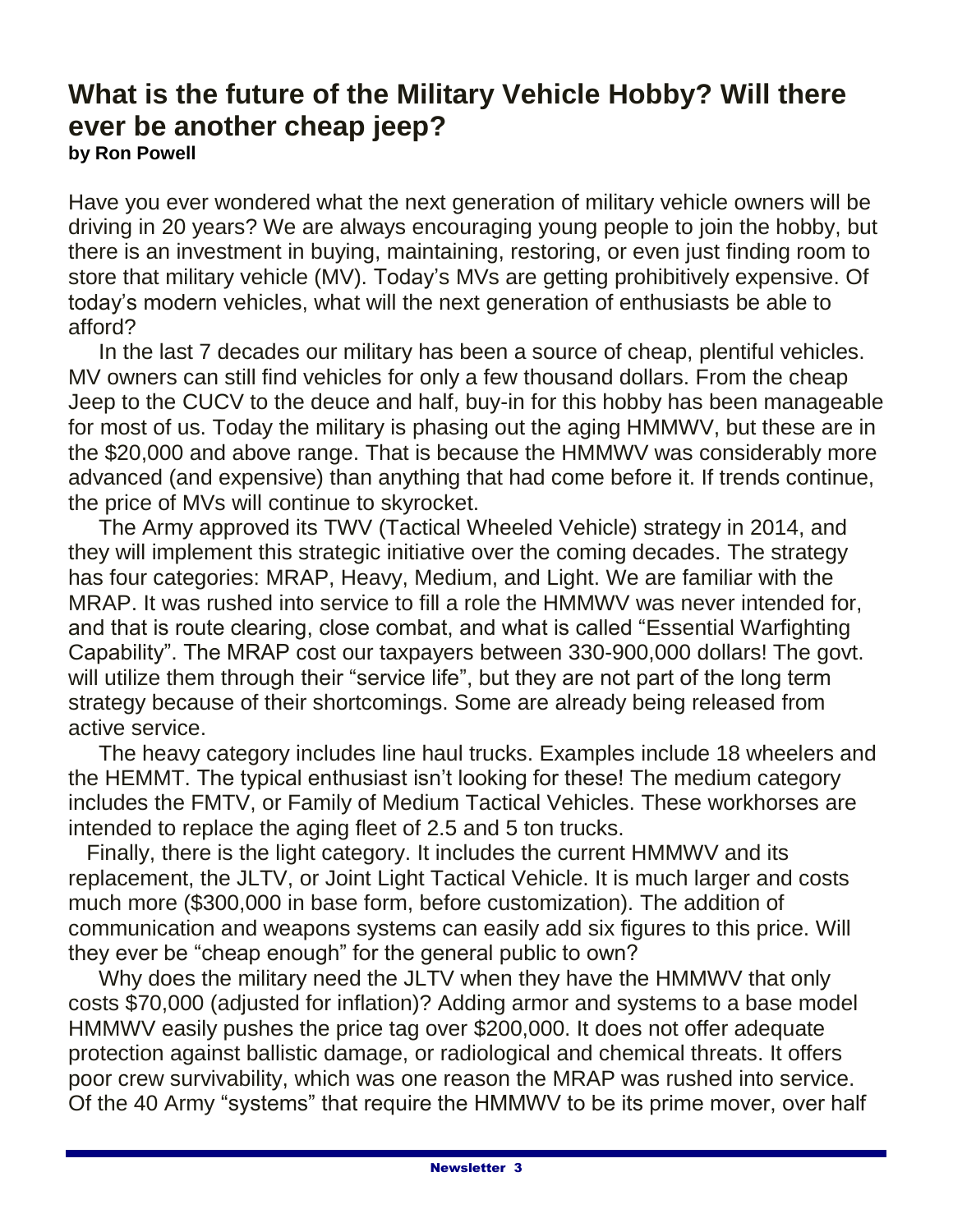require a waiver because weapons, towing, cargo or armor packages exceed the vehicles maximum rating! In short, the HMMWV is filling a direct combat role that it was never designed, envisioned, or intended for!

 Ever wonder why modernization costs the taxpayers so much? Modern MVs are now survivable and safer, with options such as enhanced mobility, lateral stability, emergency braking, restraint systems, crash protection, and fire suppression systems. "Victory Architecture" means occupants maintain connectivity to battlefield systems such as radios, command and control systems, and computers. Increases in reliability and fuel efficiency are intended to ease the burden on battlefield logistics.

 With inadequate budgets, and expensive vehicles, why doesn't the Army bring back the 1980s CUCV program? The fact is that program was considered a disaster. The Commercial Utility Cargo Vehicle was simply a repurposed commercial vehicle (Chevy and Dodge) with only minor enhancements. It proved too fragile and unreliable for off road use. Fiscally it was a failure as well, given its short lifespan and high maintenance costs. One of the formulas our government uses to determine value is not just based on purchase price. The HMMWV that replaced the CUCV has a much longer "End of Life", so it lasts decades longer and is far more reliable.

 What does the near term hold then? By the year 2022 the military is due to divest all of its remaining CUCVs, aging M35 series trucks, and M809 and M939 series 5 tons. Many HMMWVs and FMTVs will remain because Congress has not approved a budget that can pay for this (expensive) modernization. So you can expect the military to sell its HMMWV fleet only incrementally.

 So what does all this mean for the future of our hobby then? If future wheeled vehicles exceed hundreds of thousands of dollars, then will only the wealthiest owners be able to someday get them? Well there is also a  $5<sup>th</sup>$  category of MV, and it's not mentioned in the 2014 TWV Strategic Plan. It's called the unarmored category. This includes the use of UTVs. Some variants are already in use by all branches of the service. They are not intended for tactical use, but they offer a great price for taxpayers. Will the side by side UTV replace the "cheap jeep" someday?

At left: FMTV is the replacement for the current 2 ½ ton and 5 ton truck fleet. Center is the new JLTV, which is the HMMWV replacement. At right: the LTATV, or lightweight tactical all terrain vehicle, already in use by Special Forces and other agencies. Is this the new "cheap jeep"?

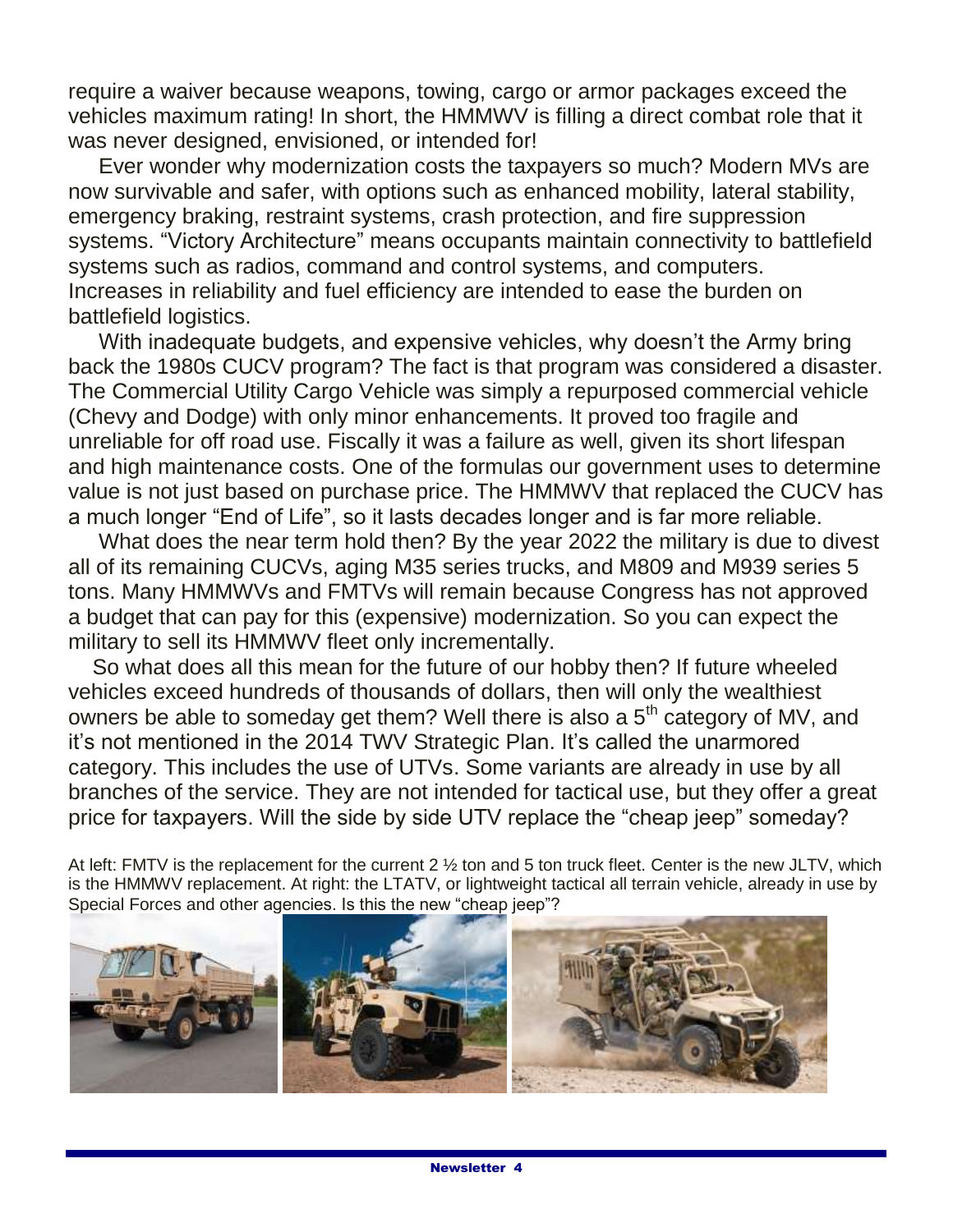## **The USMC Toys for Tots by Bruce Gates**

 Every year in a combined effort the POW MIA club kicks off the Marine Corps Toys for Tots drive with a nice ride and parade through the streets of Meridian, Boise and Garden City. This year the event started at High Dessert Harley Davidson with the Marine Corps color guard, a fly over of a pair of A10's, the National Anthem and a Pledge of Allegiance.

 A color guard on motorcycles starts the parade with my M37 following and carrying Santa Claus and the Master of Ceremonies, Gary Sullivan. All the rest of approximately 200 motorcycles fall in behind the M37. The parade ended at Quinn's Lounge on Vista in Boise.





**Editors note: this is primarily a motorcycle event and Bruce's M37 was the only military vehicle invited. This is why it wasn't tracked as a club event.**